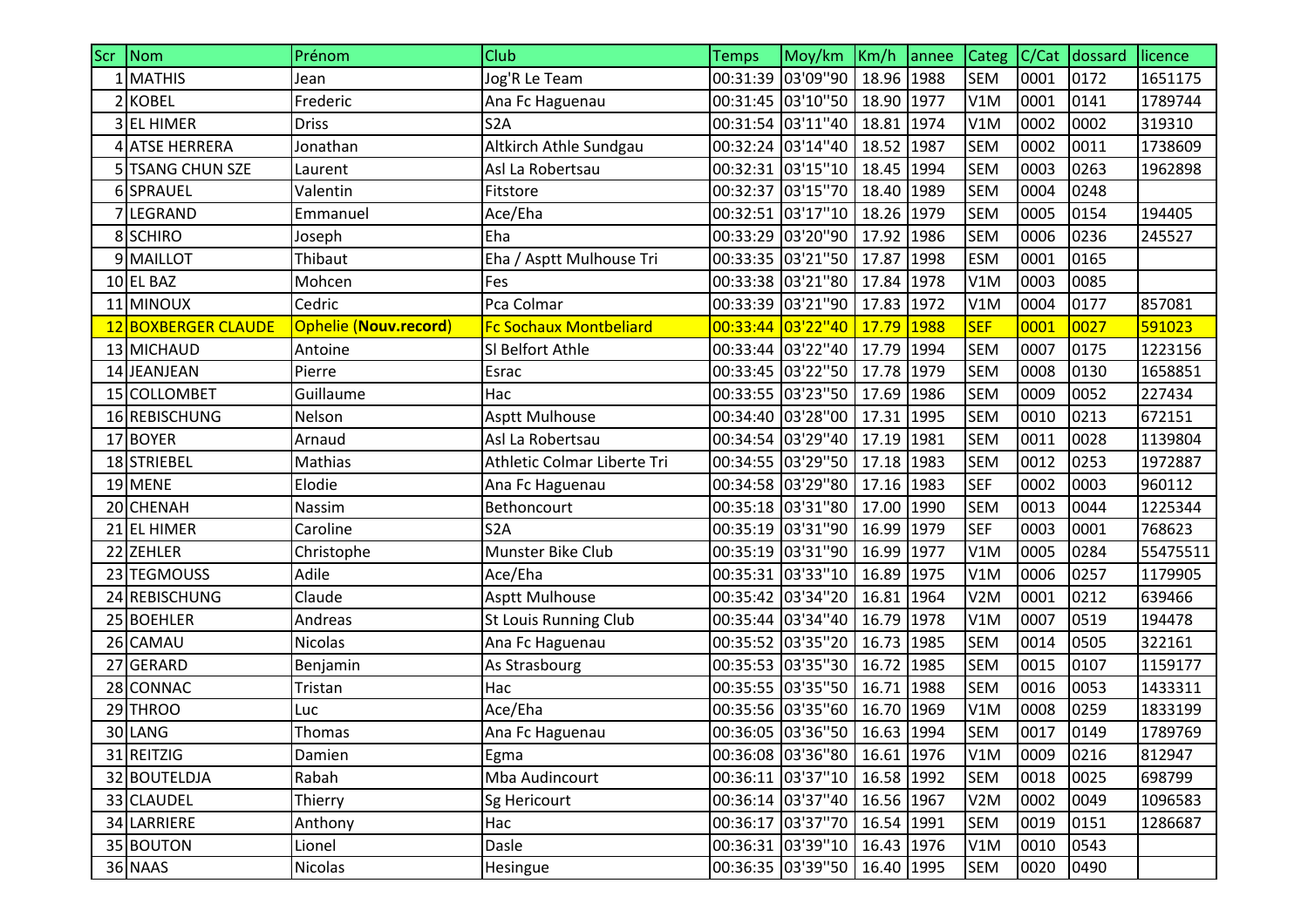| Scr Nom          | Prénom          | Club                          | <b>Temps</b>      | Moy/km                       | $Km/h$ annee | <b>Categ</b>     | C/Cat | dossard | licence |
|------------------|-----------------|-------------------------------|-------------------|------------------------------|--------------|------------------|-------|---------|---------|
| 37 TAGUIA        | Farid           | Mba Audincourt                |                   | 00:36:38 03'39"80            | 16.38 1974   | V1M              | 0011  | 0255    | 197758  |
| 38 GRANDMAIRE    | Christophe      | Sg Hericourt                  |                   | 00:36:41 03'40"10            | 16.36 1970   | V1M              | 0012  | 0114    | 645478  |
| 39 BREYER        | Ralf            | Tv Tiengen                    |                   | 00:36:49 03'40"90            | 16.30 1969   | V1M              | 0013  | 0533    |         |
| 40 NAGY          | Franck          | Sg Hericourt                  |                   | 00:36:52 03'41"20            | 16.27 1969   | V1M              | 0014  | 0185    |         |
| 41 POURCELOT     | Mickael         | Esc Xv                        |                   | 00:36:54 03'41"40            | 16.26 1991   | <b>SEM</b>       | 0021  | 0206    |         |
| 42 AMYOT         | Stephane        | Cahm                          |                   | 00:36:59 03'41"90            | 16.22 1977   | V1M              | 0015  | 0006    | 1065277 |
| 43 ZEHLER        | Fabrice         | Breitenbach                   |                   | 00:37:09 03'42"90            | 16.15 1986   | <b>SEM</b>       | 0022  | 0285    |         |
| 44 LE MAITRE     | Frank           | Sp Koetzingue                 |                   | 00:37:11 03'43"10            | 16.14 1976   | V1M              | 0016  | 0152    |         |
| 45 MARTELLE      | Thomas          | Ac Huningue                   |                   | 00:37:14 03'43"40            | 16.11 1996   | <b>ESM</b>       | 0002  | 0170    | 1282789 |
| 46 MAALOUF       | Tiffany         | Eha Ace                       |                   | 00:37:18 03'43"80            | 16.09 1987   | <b>SEF</b>       | 0004  | 0162    | 1100377 |
| 47 KUCHARAVY     | Dimitry         | Asl La Robertsau              |                   | 00:37:22 03'44"20            | 16.06 1965   | V <sub>2</sub> M | 0003  | 0143    | 1426864 |
| 48 FORGEARD      | Pierre Emmanuel | Eha Us Pulversheim            |                   | 00:37:33 03'45"30            | 15.98 1975   | V1M              | 0017  | 0095    | 585237  |
| 49 DRULANG       | Jerome          | Ass                           |                   | 00:37:37 03'45"70            | 15.95 1985   | <b>SEM</b>       | 0023  | 0072    | 1690132 |
| 50 BRENGARTNER   | Franck          | Sc Munstertal                 |                   | 00:37:41 03'46"10            | 15.92 1974   | V1M              | 0018  | 0032    |         |
| 51 DIAZ          | Vivian          | <b>Meneur Allure Team Com</b> |                   | 00:37:41 03'46"10            | 15.92 1980   | <b>SEM</b>       | 0024  | 0066    | 2041748 |
| 52 PELTIER       | Sylvain         | Ac Chatenois                  |                   | 00:37:49 03'46"90            | 15.87 1972   | V1M              | 0019  | 0197    | 1579667 |
| 53 COTTARD       | Jean Francois   | Luxeuil Athle 70              |                   | 00:38:07 03'48"70            | 15.74 1960   | V <sub>2</sub> M | 0004  | 0057    | 818636  |
| 54 TOLLEC        | David           | Eha Us Pulversheim Athle      |                   | 00:38:13 03'49"30            | 15.70 1974   | V1M              | 0020  | 0527    |         |
| 55 DENJEAN       | Patrick         | Ace/Eha                       |                   | 00:38:15 03'49"50            | 15.69 1982   | <b>SEM</b>       | 0025  | 0064    | 1767282 |
| 56 GARCIA        | Thomas          | Melfor/Elhimerunning          |                   | 00:38:19 03'49"90            | 15.66 1984   | <b>SEM</b>       | 0026  | 0102    |         |
| 57 KHALFOUN      | Messaoud        | Ace/Eha                       |                   | 00:38:26 03'50"60            | 15.61 1971   | V1M              | 0021  | 0135    | 429321  |
| 58 TAHIRI        | Ahmed           | Mba Audincourt                |                   | 00:38:34 03'51"40            | 15.56 1973   | V1M              | 0022  | 0256    | 1821766 |
| 59 HEBINGER      | Ludovic         | Richwiller                    |                   | 00:38:43 03'52"30            | 15.50 1982   | <b>SEM</b>       | 0027  | 0122    |         |
| 60 CAMBIER       | Jeremy          | Pulversheim                   | 00:38:47          | 03'52"70                     | 15.47 1980   | <b>SEM</b>       | 0028  | 0037    | 2040488 |
| <b>GARNESSON</b> | Ludovic         | Fontaine                      |                   | 00:38:51 03'53"10            | 15.44 1985   | <b>SEM</b>       | 0029  | 0535    |         |
| 62 HAMONIC       | Vincent         | <b>Colmar Marathon Club</b>   |                   | 00:38:52 03'53"20            | 15.44 1978   | V1M              | 0023  | 0120    | 1559022 |
| 63 HUFFSCHMIDT   | Florian         | <b>Colmar Marathon Club</b>   |                   | 00:39:09 03'54"90            | 15.33 1986   | <b>SEM</b>       | 0030  | 0125    | 1866883 |
| 64 FRITSCH       | Gabriel         | Sr Obernai                    |                   | 00:39:14 03'55"40            | 15.29 1989   | <b>SEM</b>       | 0031  | 0098    | 1951528 |
| 65 HARMELI       | Rafik           | Bethoncourt                   |                   | 00:39:16 03'55"60            | 15.28 1988   | <b>SEM</b>       | 0032  | 0121    |         |
| 66 PAPROKI       | Gerald          | Sg Hericourt                  |                   | 00:39:24 03'56"40 15.23 1977 |              | V1M              | 0024  | 0195    | 1656963 |
| 67 SIPOS         | Olivier         | Kingersheim                   |                   | 00:39:28 03'56"80 15.20 1979 |              | <b>SEM</b>       | 0033  | 0242    |         |
| 68 EICHHOLZER    | Paul            | Asra                          |                   | 00:39:30 03'57"00 15.19 1988 |              | <b>SEM</b>       | 0034  | 0084    |         |
| 69 ECKES         | Julien          | Thoma Immo                    |                   | 00:39:36 03'57"60            | 15.15 1986   | <b>SEM</b>       | 0035  | 0080    |         |
| 70 DUFAUT        | Corentin        | Asl La Robertsau              |                   | 00:39:41 03'58"10            | 15.12 1976   | V1M              | 0025  | 0524    | 1189035 |
| 71 ZAMOLO        | Laurent         | Dambach La Ville              |                   | 00:39:43 03'58"30            | 15.11 1992   | <b>SEM</b>       | 0036  | 0283    |         |
| 72 CHENATLIA     | Sabri           | Kingersheim                   | 00:39:47 03'58"70 |                              | 15.08 1974   | V1M              | 0026  | 0046    |         |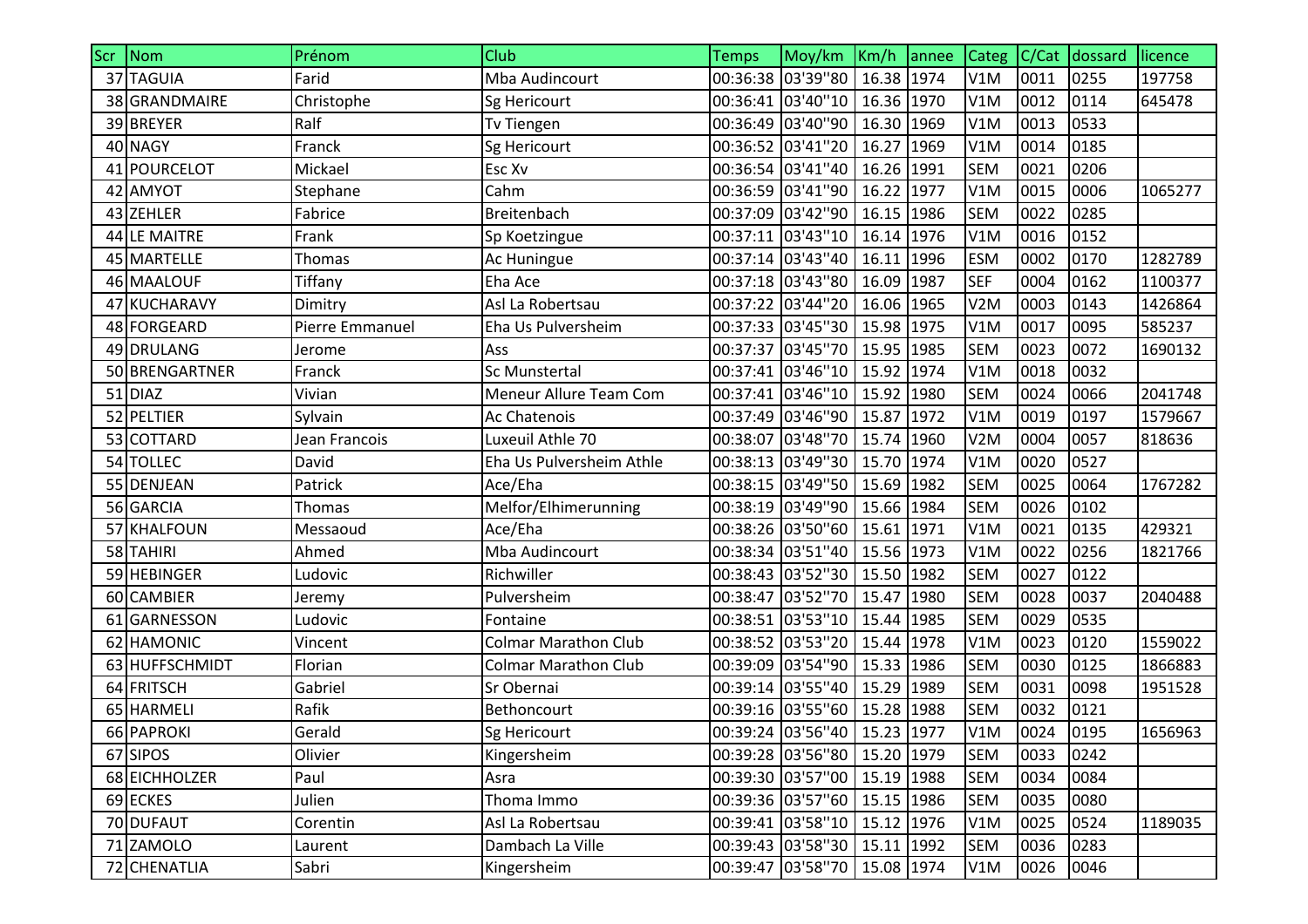| Scr Nom        | Prénom        | Club                        | <b>Temps</b> | Moy/km Km/h annee            |            |      | <b>Categ</b>     | C/Cat | dossard | licence |
|----------------|---------------|-----------------------------|--------------|------------------------------|------------|------|------------------|-------|---------|---------|
| 73 DENAY       | Remy          | Melfor/Elhimerunning        |              | 00:39:49 03'58"90            | 15.07 1974 |      | V1M              | 0027  | 0063    |         |
| 74 CORNEVAUX   | Elise         | Sgh                         |              | 00:39:50 03'59"00            | 15.06 1985 |      | <b>SEF</b>       | 0005  | 0054    | 1383857 |
| 75 PAWLY       | Fabrice       | <b>Hericourt Athletisme</b> |              | 00:39:50 03'59"00            | 15.06 1967 |      | V <sub>2</sub> M | 0005  | 0196    | 308271  |
| <b>76 MANN</b> | Jeremy        | Colmar Mc/Teamcom           |              | 00:39:56 03'59"60 15.03 1988 |            |      | <b>SEM</b>       | 0037  | 0168    | 1728024 |
| 77 MAITROT     | Andre         | Semur Athletisme Aventure   |              | 00:39:57 03'59"70            | 15.02 1958 |      | V3M              | 0001  | 0166    | 1114456 |
| 78 MICHEL      | Aleksi        | Saint Louis                 |              | 00:39:58 03'59"80            | 15.01 1999 |      | <b>JUM</b>       | 0001  | 0176    |         |
| 79 LABARRE     | Guillaume     | Asl La Robertsau            |              | 00:39:59 03'59"90            | 15.01      | 1984 | <b>SEM</b>       | 0038  | 0145    | 572674  |
| 80 MEYER       | Marc          | Altkirch Athle Sundgau      |              | 00:40:07 04'00''70           | 14.96 1973 |      | V1M              | 0028  | 0174    | 1823837 |
| 81 MARCHAND    | Benoit        | Pca/Esrcac                  |              | 00:40:10 04'01"00            | 14.94 1981 |      | <b>SEM</b>       | 0039  | 0169    | 183755  |
| 82 FISCHER     | Jean Luc      | Asc Messier Bugatti Dowty   |              | 00:40:15 04'01"50            | 14.91 1975 |      | V1M              | 0029  | 0091    |         |
| 83 PFEIFFER    | Eric          | Huningue                    |              | 00:40:16 04'01"60            | 14.90 1983 |      | <b>SEM</b>       | 0040  | 0200    |         |
| 84 REIN        | Fabrice       | Mulhouse                    |              | 00:40:22 04'02"20            | 14.86 1975 |      | V1M              | 0030  | 0215    |         |
| 85 ROYET       | Lionel        | S/L Sp Reunis Dellois       |              | 00:40:24 04'02''40           | 14.85 1973 |      | V1M              | 0031  | 0225    | 1870872 |
| 86 WITTNER     | Stephane      | Eha Us Pulversheim          |              | 00:40:28 04'02''80           | 14.83 1972 |      | V1M              | 0032  | 0282    | 1861845 |
| 87 FABING      | Gaetan        | <b>Colmar Marathon Club</b> |              | 00:40:29 04'02"90            | 14.82 1989 |      | <b>SEM</b>       | 0041  | 0521    | 1895257 |
| 88 RANNOU      | Yves          | Gundolsheim                 |              | 00:40:34 04'03''40           | 14.79 1960 |      | V <sub>2</sub> M | 0006  | 0522    |         |
| 89 STOLL       | Alexandre     | <b>Brumath</b>              |              | 00:40:37 04'03"70            | 14.77 1974 |      | V1M              | 0033  | 0251    |         |
| 90 RASETTI     | Maxime        | Cernay                      |              | 00:40:47 04'04"70            | 14.71 1987 |      | <b>SEM</b>       | 0042  | 0211    |         |
| 91 RACORDON    | Herve         | Eha Aas                     |              | 00:41:01 04'06"10            | 14.63 1985 |      | <b>SEM</b>       | 0043  | 0528    | 1630930 |
| 92 SLIMANE     | Sofia         | Asa Maisons Alfort          |              | 00:41:10 04'07"00            | 14.57 1991 |      | <b>SEF</b>       | 0006  | 0244    | 685166  |
| 93 ONKEL       | Eric          | Riedisheim                  |              | 00:41:12 04'07"20            | 14.56 1963 |      | V <sub>2</sub> M | 0007  | 0192    |         |
| 94 DA SILVA    | Jean Philippe | Wittenheim                  |              | 00:41:20 04'08"00            | 14.52 1976 |      | V1M              | 0034  | 0059    |         |
| 95 WALTHER     | Roland        | Saint Louis Running Club    |              | 00:41:23 04'08"30            | 14.50 1956 |      | V3M              | 0002  | 0271    | 1822106 |
| 96 ODENDAHL    | Amelie        | Asl La Robertsau            |              | 00:41:30 04'09"00            | 14.46 1984 |      | <b>SEF</b>       | 0007  | 0191    | 1962286 |
| 97 SCHIRCK     | Damien        | Eha Us Pulversheim          |              | 00:41:34 04'09"40            | 14.43 1985 |      | <b>SEM</b>       | 0044  | 0235    | 214745  |
| 98 ZETTEL      | Natacha       | Asl La Robertsau            |              | 00:41:37 04'09"70            | 14.42 1990 |      | <b>SEF</b>       | 0008  | 0286    | 1862130 |
| 99 LOTTMANN    | Marion        | S <sub>2</sub> A            |              | 00:41:42 04'10"20            | 14.39 1984 |      | <b>SEF</b>       | 0009  | 0161    | 1071382 |
| 100 DOS SANTOS | Jean Philippe | Kingersheim                 |              | 00:41:47 04'10''70           | 14.36 1970 |      | V1M              | 0035  | 0070    |         |
| 101 BACK       | Aurore        | Ana                         |              | 00:41:48 04'10"80 14.35 1985 |            |      | <b>SEF</b>       | 0010  | 0514    | 1823566 |
| 102 BINDER     | Serge         | Uspa                        |              | 00:41:49 04'10"90 14.35 1955 |            |      | V3M              | 0003  | 0019    | 1755111 |
| 103 WENCKER    | Stephane      | Holtzheim                   |              | 00:41:50 04'11"00 14.34 1974 |            |      | V1M              | 0036  | 0275    |         |
| 104 SLIMANE    | Azzedine      | S/L Sp Reunis Dellois       |              | 00:42:00 04'12"00 14.29 1962 |            |      | V <sub>2</sub> M | 0008  | 0243    | 109807  |
| 105 GREATTI    | Didier        | Sr Obernai                  |              | 00:42:00 04'12"00 14.29 1974 |            |      | V1M              | 0037  | 0115    | 1850375 |
| 106 WENDLING   | Laura         | Ana Rohan Athle Sav.        |              | 00:42:01 04'12"10 14.28 1993 |            |      | <b>SEF</b>       | 0011  | 0523    | 1323851 |
| 107 UNVERZAGT  | Kevin         | Wittelsheim                 |              | 00:42:07 04'12"70            | 14.25 1990 |      | <b>SEM</b>       | 0045  | 0265    |         |
| 108 DIDIERJEAN | Remi          | Anould                      |              | 00:42:08 04'12"80            | 14.24 1999 |      | <b>JUM</b>       | 0002  | 0067    | 1987879 |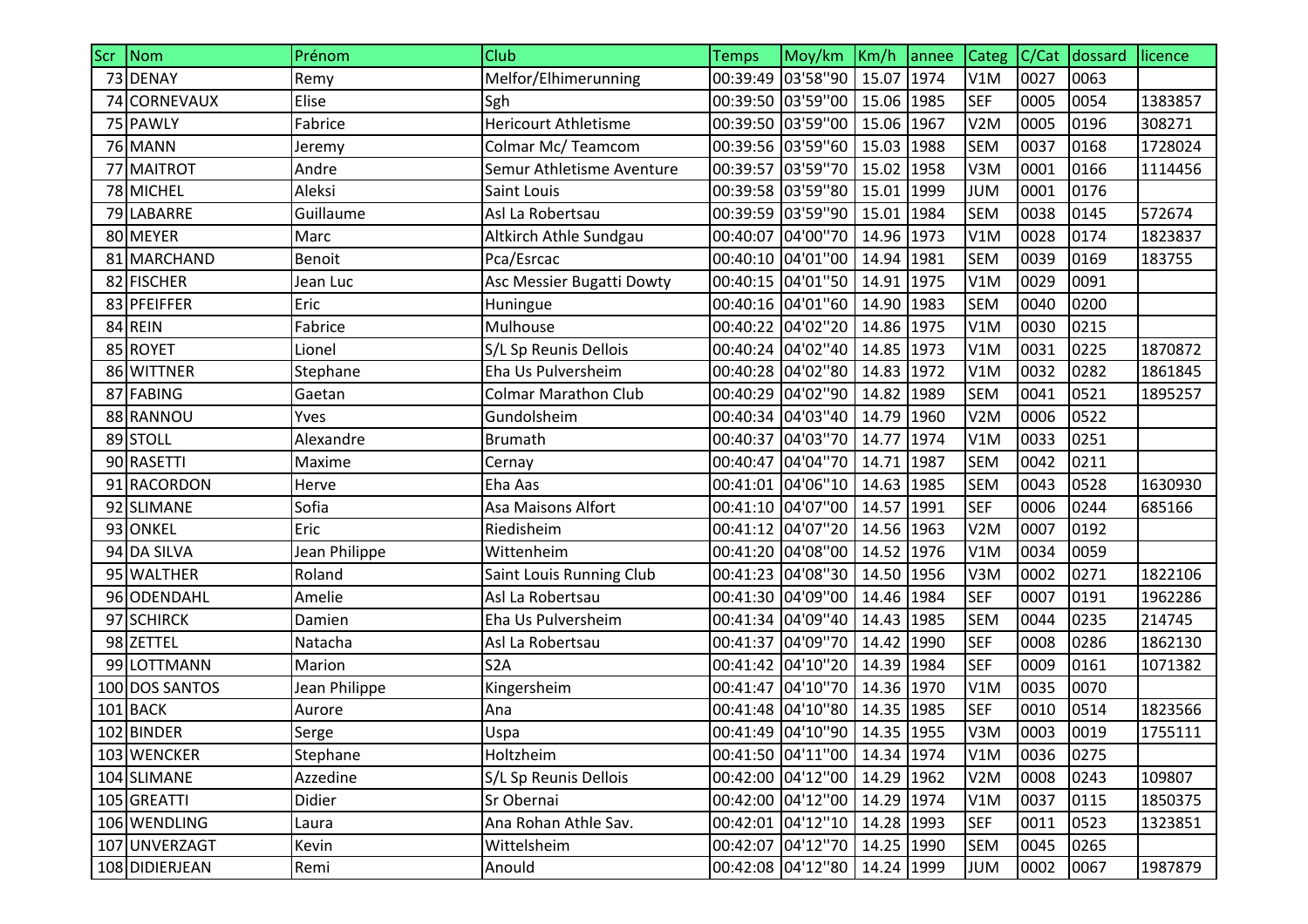| Scr Nom            | Prénom         | Club                        | <b>Temps</b> | Moy/km   Km/h   annee             |            | <b>Categ</b>     | C/Cat | dossard | licence |
|--------------------|----------------|-----------------------------|--------------|-----------------------------------|------------|------------------|-------|---------|---------|
| 109 LALOUX         | Eric           | As Pierrefitte              |              | 00:42:08 04'12"80                 | 14.24 1964 | V <sub>2</sub> M | 0009  | 0146    | 1004431 |
| 110 GUNTZ          | Clement        | Meneur Allure Team Com      |              | 00:42:15 04'13"50                 | 14.20 1975 | V1M              | 0038  | 0118    | 1749125 |
| 111 FRANKELSTEIN   | Noel           | Semur Athletisme Aventure   |              | 00:42:17 04'13"70                 | 14.19 1975 | V1M              | 0039  | 0097    | 1443328 |
| 112 FLEURENTDIDIER | Melissa        | <b>Cis Anould</b>           |              | 00:42:17 04'13"70                 | 14.19 1993 | <b>SEF</b>       | 0012  | 0092    | 178419  |
| 113 GUILLIUM       | Sylvain        | Csl Neuf Brisach            |              | 00:42:29 04'14"90                 | 14.12 1962 | V <sub>2</sub> M | 0010  | 0117    | 796208  |
| 114 DEBROISE       | Herve          | Strasbourg                  |              | 00:42:43 04'16"30                 | 14.05 1955 | V3M              | 0004  | 0060    |         |
| 115 SCHAERER       | Christophe     | Chouet Bike Club            |              | 00:42:47 04'16"70                 | 14.02 1980 | <b>SEM</b>       | 0046  | 0232    |         |
| $116$ LANG         | Didier         | Asl La Robertsau            |              | 00:42:50 04'17"00                 | 14.01 1974 | V1M              | 0040  | 0148    | 1573312 |
| 117 RACORDON       | Gaelle         | Eha Aas                     |              | 00:43:01 04'18"10                 | 13.95 1985 | <b>SEF</b>       | 0013  | 0209    | 1630932 |
| $118$ RUZIC        | Christophe     | <b>Csl Neuf Brisach</b>     |              | 00:43:06 04'18"60                 | 13.92 1963 | V2M              | 0011  | 0229    | 796787  |
| 119 KIPFER         | Eric           | Willer Sur Thur             |              | 00:43:12 04'19"20                 | 13.89 1974 | V1M              | 0041  | 0137    |         |
| 120 VICHARD        | Cedric         | Kenyanblanc                 |              | 00:43:14 04'19"40                 | 13.88 1978 | V1M              | 0042  | 0267    |         |
| 121 FUNEL          | Jacques        | Kembs                       |              | 00:43:29 04'20"90                 | 13.80 1978 | V1M              | 0043  | 0100    | B17702C |
| 122 BLONDE         | Loic           | <b>Tt Rosenau</b>           |              | 00:43:48 04'22"80                 | 13.70 1994 | <b>SEM</b>       | 0047  | 0020    |         |
| 123 EZZBAIL        | Latifa         | Cca Rouffach                |              | 00:43:48 04'22"80                 | 13.70 1980 | <b>SEF</b>       | 0014  | 0087    | 1550033 |
| 124 ANNEHEIM       | Marc           | Munster Bike Club           |              | 00:44:04 04'24"40                 | 13.62 1969 | V1M              | 0044  | 0008    |         |
| 125 VOLTZENLOGEL   | Olivier        | Durlindorf                  |              | 00:44:08 04'24"80                 | 13.60 1986 | <b>SEM</b>       | 0048  | 0268    |         |
| 126 PERA           | Thomas         | Fc St. Pauli Marathon       |              | 00:44:15 04'25"50                 | 13.56 1971 | V1M              | 0045  | 0198    |         |
| 127 SNELINSKI      | Cedric         | Huningue                    |              | 00:44:16 04'25"60                 | 13.55 1975 | V1M              | 0046  | 0245    |         |
| 128 GINTZ          | Herve          | Hochstatt                   |              | 00:44:18 04'25"80                 | 13.54 1972 | V1M              | 0047  | 0517    |         |
| $129$ STUTZ        | <b>Nicolas</b> | Rantzwiller                 |              | 00:44:22 04'26"20                 | 13.52 1995 | <b>SEM</b>       | 0049  | 0534    |         |
| 130 HUEBER         | Jean           | Individuel                  |              | 00:44:29 04'26"90                 | 13.49 1972 | V1M              | 0048  | 0508    |         |
| 131 BOEHLER        | Daniela        | Rheinfelden                 |              | 00:44:30 04'27"00                 | 13.48 1977 | V1F              | 0001  | 0518    |         |
| 132 WALTER         | Florian        | Samu 68 Team 15             |              | 00:44:30 04'27"00                 | 13.48 1991 | <b>SEM</b>       | 0050  | 0269    |         |
| 133 METZGER        | Gilles         | Rumersheim Le Haut          |              | 00:44:32 04'27"20                 | 13.47 1965 | V2M              | 0012  | 0173    |         |
| 134 HIRTZ          | Charlotte      | Helfrantzkirch              |              | 00:44:32 04'27"20                 | 13.47 2000 | <b>JUF</b>       | 0001  | 0123    |         |
| 135 ZIMMERMANN     | Marc           | <b>Tc Kembs</b>             |              | 00:44:34 04'27"40                 | 13.46 1984 | <b>SEM</b>       | 0051  | 0287    |         |
| 136 GAUER          | Daniel         | Mba Audincourt              |              | 00:44:35 04'27"50   13.46   1956  |            | V3M              | 0005  | 0104    | 248493  |
| 137 XANDEU         | Peteu          | Lcm Rheinfelden             |              | 00:44:36 04'27"60   13.45   1958  |            | V3M              | 0006  | 0515    |         |
| 138 COLLOMBET      | Jacques        | Hac                         |              | 00:44:37 04'27"70 13.45 1955      |            | V3M              | 0007  | 0516    | 917475  |
| 139 MATYSIAK       | Arnaud         | Individuel                  |              | 00:44:42 04'28"20 13.42 1983      |            | <b>SEM</b>       | 0052  | 0507    |         |
| 140 RIGAL          | Ivan           | Kembs                       |              | 00:44:45 04'28"50 13.41 1997      |            | <b>ESM</b>       | 0003  | 0220    |         |
| $141$ RUIZ         | Christophe     | <b>Colmar Marathon Club</b> |              | 00:44:49 04'28"90                 | 13.39 1968 | V <sub>2</sub> M | 0013  | 0228    | 1740181 |
| 142 RENOU          | Willy          | Dernancourt                 |              | 00:44:56 04'29"60                 | 13.35 1981 | <b>SEM</b>       | 0053  | 0218    |         |
| 143 ELBING         | David          | Meneur Allure Team Com      |              | 00:44:58 04'29"80                 | 13.34 1969 | V1M              | 0049  | 0086    | 1093247 |
| 144 KOERPER        | Laurent        | Rosenau                     |              | 00:44:59 04'29''90   13.34   1971 |            | V1M              | 0050  | 0142    |         |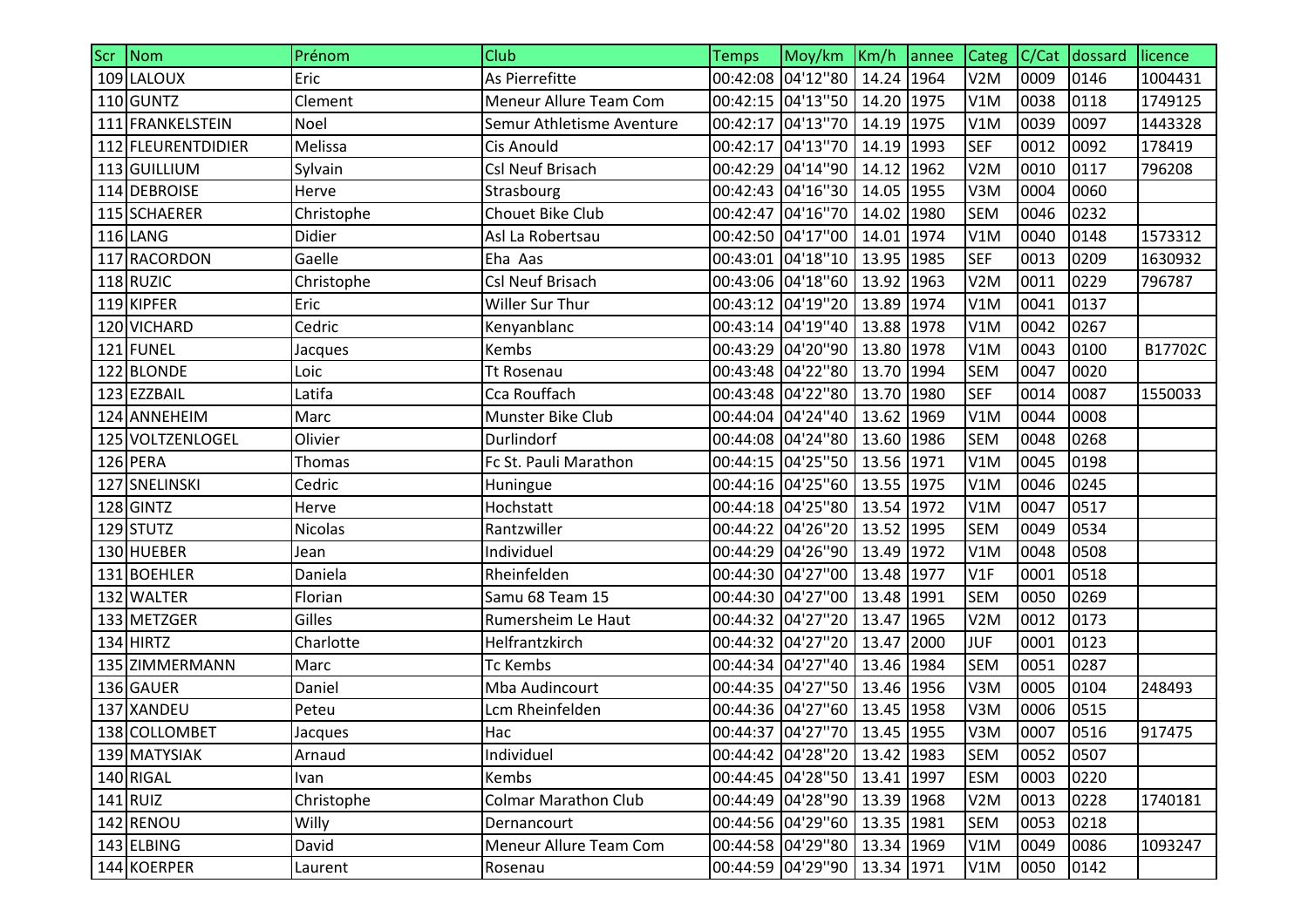| Scr Nom          | Prénom       | Club                        | <b>Temps</b>      | Moy/km Km/h annee             |            | Categ            | C/Cat | dossard | licence |
|------------------|--------------|-----------------------------|-------------------|-------------------------------|------------|------------------|-------|---------|---------|
| 145 WILHELM      | Jean Pierre  | Carspach                    | 00:45:01          | 04'30"10                      | 13.33 1970 | V1M              | 0051  | 0541    |         |
| 146 LIROT        | Patrick      | Uspa                        |                   | 00:45:08 04'30"80             | 13.29 1961 | V <sub>2</sub> M | 0014  | 0157    | 1252258 |
| 147 WAWRZYNIAK   | Stephane     | Rixheim Tri 132             |                   | 00:45:15 04'31"50             | 13.26 1975 | V1M              | 0052  | 0272    |         |
| 148 DOUTRE       | Stephane     | S/L Sp Reunis Dellois       |                   | 00:45:29 04'32"90             | 13.19 1975 | V1M              | 0053  | 0071    | 1660641 |
| 149 STEINBACH    | Eric         | <b>Hagenthal Le Bas</b>     |                   | 00:45:31 04'33"10             | 13.18 1978 | V1M              | 0054  | 0249    |         |
| 150 BELLEMBOIS   | Gaetan       | Selestat Alsace Handball    |                   | 00:45:36 04'33''60            | 13.16 2002 | <b>CAM</b>       | 0001  | 0016    |         |
| 151 MUTSCHLER    | David        | Illzach                     |                   | 00:45:37 04'33"70             | 13.15 1982 | <b>SEM</b>       | 0054  | 0184    |         |
| 152 ROMANI       | Sebastian    | Ottmarsheim                 |                   | 00:45:38 04'33"80             | 13.15 1977 | V1M              | 0055  | 0224    |         |
| 153 UHLEN        | Christian    | Blotzheim                   |                   | 00:45:44 04'34"40             | 13.12 1964 | V <sub>2</sub> M | 0015  | 0539    |         |
| 154 PANNINI      | Chrystelle   | Huningue                    |                   | 00:45:44 04'34"40             | 13.12 1983 | <b>SEF</b>       | 0015  | 0194    |         |
| 155 BARZASI      | Roberto      | Hac                         |                   | 00:45:49 04'34"90             | 13.10 1968 | V <sub>2</sub> M | 0016  | 0013    | 1696473 |
| 156 COURBET      | Marc         | Eha Aas                     |                   | 00:45:51 04'35"10             | 13.09 1965 | V2M              | 0017  | 0058    | 1005603 |
| 157 CAVALERI     | Angelo       | Herbitzheim                 |                   | 00:46:01 04'36"10             | 13.04 1947 | V <sub>4</sub> M | 0001  | 0042    |         |
| 158 HAEFFNER     | Pascal       | Melfor/Elhimerunning        |                   | 00:46:02 04'36"20             | 13.03 1967 | V <sub>2</sub> M | 0018  | 0119    |         |
| 159 AMANN        | Frederic     | Huningue                    |                   | 00:46:06 04'36"60             | 13.02 1971 | V1M              | 0056  | 0005    |         |
| 160 THERON       | Philippe     | Rosenau                     |                   | 00:46:12 04'37"20             | 12.99 1971 | V1M              | 0057  | 0258    |         |
| 161 CORSI        | Francky      | Munchhouse                  |                   | 00:46:19 04'37"90             | 12.95 1968 | V2M              | 0019  | 0055    |         |
| 162 CORSI        | Romaric      | Munchhouse                  |                   | 00:46:19 04'37"90             | 12.95 1997 | <b>ESM</b>       | 0004  | 0056    |         |
| 163 GENEWE       | Alain        | Avwg                        |                   | 00:46:30 04'39"00             | 12.90 1959 | V2M              | 0020  | 0105    |         |
| 164 ROHN         | Philippe     | Ruelisheim                  |                   | 00:46:33 04'39"30             | 12.89 1967 | V <sub>2</sub> M | 0021  | 0223    |         |
| 165 HUNTZIGER    | Jean         | Liebsdorf                   |                   | 00:46:40 04'40"00             | 12.86 1946 | V <sub>4</sub> M | 0002  | 0510    |         |
| 166 WILBAUX      | Melanie      | Saint Louis Running Club    |                   | 00:46:45 04'40"50             | 12.83 1987 | <b>SEF</b>       | 0016  | 0278    | 1773623 |
| 167 DURET        | Laetitia     | Us Thann                    |                   | 00:46:47 04'40"70             | 12.83 1973 | V1F              | 0002  | 0077    | 1900608 |
| 168 SODERLIND    | Paul         | Paris                       |                   | 00:47:09 04'42"90             | 12.73 1990 | <b>SEM</b>       | 0055  | 0246    |         |
| 169 DUBREUIL     | Valerie      | Sgh                         |                   | 00:47:12 04'43"20             | 12.71 1972 | V1F              | 0003  | 0074    | 1474942 |
| 170 DUBREUIL     | Denis        | Sgh                         |                   | 00:47:12 04'43"20             | 12.71 1966 | V <sub>2</sub> M | 0022  | 0073    | 636514  |
| 171 TRANCHANT    | Loic         | Rosenau                     |                   | 00:47:15 04'43"50             | 12.70 2002 | <b>CAM</b>       | 0002  | 0262    |         |
| 172 WINDERBERGER | <b>Bruno</b> | Sierentz                    |                   | 00:47:28 04'44"80             | 12.64 1953 | V3M              | 0008  | 0281    |         |
| 173 BINDER       | Ludovic      | Moosch                      |                   | 00:47:29 04'44''90            | 12.64 1988 | <b>SEM</b>       | 0056  | 0018    |         |
| 174 GADREY       | Emilie       | Semur Athletisme Aventure   |                   | 00:47:32 04'45"20 12.62 1984  |            | <b>SEF</b>       | 0017  | 0101    | 1443326 |
| 175 FLEURY       | Dominique    | Semur Athletisme Aventure   |                   | 00:47:33 04'45''30 12.62 1961 |            | V <sub>2</sub> M | 0023  | 0093    | 1522599 |
| 176 BRONNER      | Antonin      | Lille                       |                   | 00:47:35 04'45"50 12.61 1995  |            | <b>SEM</b>       | 0057  | 0033    |         |
| 177 LANG         | Arnaud       | Schlierbach                 |                   | 00:47:41 04'46"10             | 12.58 1986 | <b>SEM</b>       | 0058  | 0147    |         |
| 178 LEROY        | Philippe     | <b>Avec Vallee Des Lacs</b> |                   | 00:47:46 04'46"60             | 12.56 1958 | V3M              | 0009  | 0156    | 318388  |
| 179 FRETZ        | Patrick      | Ottmarsheim                 |                   | 00:48:01 04'48"10             | 12.50 1982 | <b>SEM</b>       | 0059  | 0529    |         |
| 180 ARNOLD       | Cyril        | Bartenheim                  | 00:48:02 04'48"20 |                               | 12.49 1988 | <b>SEM</b>       | 0060  | 0010    |         |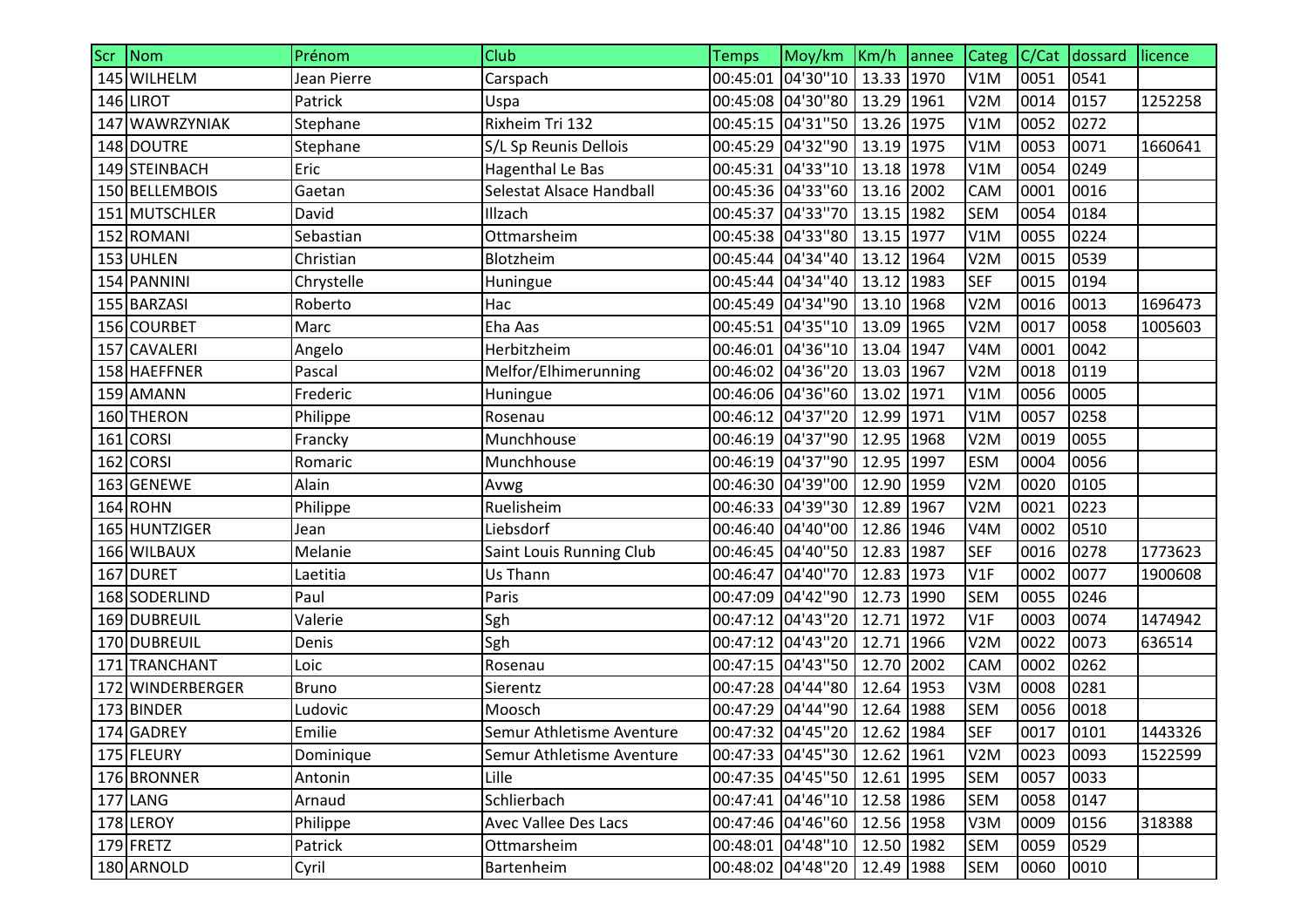| Scr Nom            | Prénom         | Club                          | <b>Temps</b>      | Moy/km Km/h annee             |            | $\vert$ Categ $\vert$ C/Cat |      | dossard licence |         |
|--------------------|----------------|-------------------------------|-------------------|-------------------------------|------------|-----------------------------|------|-----------------|---------|
| 181 CAQUEL         | Philippe       | Amelie 2 Running              |                   | 00:48:07 04'48"70             | 12.47 1957 | V3M                         | 0010 | 0040            |         |
| 182 HOFFMANN       | Florence       | Kruth                         | 00:48:07          | 04'48"70                      | 12.47 1990 | <b>SEF</b>                  | 0018 | 0124            |         |
| 183 ALVAREZ        | Ruben          | Rosenau                       |                   | 00:48:11 04'49"10             | 12.45 1974 | V1M                         | 0058 | 0530            |         |
| 184 BATACHE        | Jean Marc      | Saint Louis                   |                   | 00:48:21 04'50"10             | 12.41 1967 | V2M                         | 0024 | 0014            |         |
| 185 BOUCHER        | Pierre         | Mulhouse                      |                   | 00:48:21 04'50"10             | 12.41 1988 | <b>SEM</b>                  | 0061 | 0022            |         |
| 186 SCHNEIDER      | <b>Steve</b>   | <b>Bitschwiller Les Thann</b> |                   | 00:48:28 04'50"80             | 12.38 1977 | V1M                         | 0059 | 0238            |         |
| 187 BOUYER         | Laurence       | Saint Louis                   |                   | 00:48:34 04'51"40             | 12.35 1963 | V <sub>2F</sub>             | 0001 | 0026            |         |
| 188 BOUYER         | Cyril          | <b>Jool Team</b>              |                   | 00:48:34 04'51"40             | 12.35 1992 | <b>SEM</b>                  | 0062 | 0498            |         |
| 189 STUDER         | Peggy          | <b>Buschwiller</b>            |                   | 00:48:35 04'51"50             | 12.35 1975 | V1F                         | 0004 | 0254            |         |
| 190 ORIA           | Nicolas        | <b>Bras Sur Meuse</b>         |                   | 00:48:35 04'51"50             | 12.35 1988 | <b>SEM</b>                  | 0063 | 0193            |         |
| 191 MISLIN         | Claude         | Rosenau                       |                   | 00:48:40 04'52"00             | 12.33 1960 | V <sub>2</sub> M            | 0025 | 0178            |         |
| 192 NEUSCHWANDER   | Joel           | <b>Village Neuf</b>           |                   | 00:48:44 04'52"40             | 12.31 1990 | <b>SEM</b>                  | 0064 | 0187            |         |
| 193 BAUMANN        | Rene           | Jettingen                     |                   | 00:48:55 04'53"50             | 12.27 1956 | V3M                         | 0011 | 0531            |         |
| 194 PIANEZZE       | Marion         | SIrc                          | 00:49:01 04'54"10 |                               | 12.24 1992 | <b>SEF</b>                  | 0019 | 0201            | 1751343 |
| 195 POSEZ          | Berangere      | Epf Fessenheim                |                   | 00:49:08 04'54"80             | 12.21 1973 | V1F                         | 0005 | 0205            |         |
| 196 JUNALINA       | Eva            | Ana Rohan Athle Sav.          |                   | 00:49:10 04'55''00            | 12.20 1999 | <b>JUF</b>                  | 0002 | 0536            | 1725682 |
| 197 DELPLANQUE     | Fannie         | Eha Cernay                    |                   | 00:49:14 04'55"40             | 12.19 1969 | V1F                         | 0006 | 0061            | 1866067 |
| 198 SCHWEITZER     | Herve          | Bendorf                       |                   | 00:49:18 04'55"80             | 12.17 1973 | V1M                         | 0060 | 0538            |         |
| 199 GARSOT         | Benjamin       | Thoma Immo                    |                   | 00:49:19 04'55"90             | 12.17 1983 | <b>SEM</b>                  | 0065 | 0103            |         |
| 200 LANG           | Maxime         | <b>Tt Rosenau</b>             |                   | 00:49:26 04'56"60             | 12.14 1999 | <b>JUM</b>                  | 0003 | 0150            |         |
| $201$ EICH         | Christian      | Course Du Tilleul             |                   | 00:49:29 04'56"90             | 12.13 1956 | V3M                         | 0012 | 0083            |         |
| 202 RICHARD        | Alexandre      | Pfetterhouse                  |                   | 00:49:31 04'57"10             | 12.12 1995 | <b>SEM</b>                  | 0066 | 0219            |         |
| 203 CINTI          | Robert         | Montreux Jeune                |                   | 00:49:33 04'57''30            | 12.11 1963 | V2M                         | 0026 | 0048            |         |
| 204 ECHAHDI        | Chahida        | Pulversheim                   |                   | 00:49:35 04'57"50             | 12.10 1964 | V <sub>2F</sub>             | 0002 | 0079            | 1769389 |
| 205 JOUVET LEGRAND | Lucie          | Steinbach                     | 00:49:38 04'57"80 |                               | 12.09 1979 | <b>SEF</b>                  | 0020 | 0131            |         |
| 206 KUTTLER        | Gilbert        | Seppois Le Bas                |                   | 00:49:39 04'57"90             | 12.08 1958 | V3M                         | 0013 | 0144            |         |
| 207 BRAND          | Sebastien      | Samu 68 Team 15               |                   | 00:49:40 04'58"00             | 12.08 1985 | <b>SEM</b>                  | 0067 | 0031            |         |
| 208 STOECKLIN      | Jean Marc      | Thoma Immo                    |                   | 00:49:40 04'58"00             | 12.08 1970 | V1M                         | 0061 | 0250            |         |
| 209 WEBER          | Valerie        | As Munster Athletisme         |                   | 00:49:45 04'58"50             | 12.06 1981 | <b>SEF</b>                  | 0021 | 0274            | 779190  |
| 210 JUNANILA       | Georges        | Ana Rohan Athle Sav.          |                   | 00:49:47 04'58"70 12.05 1969  |            | V1M                         | 0062 | 0537            |         |
| 211 FAUSSER        | Christophe     | Amelie 2 Running              |                   | 00:50:07 05'00"70 11.97 1974  |            | V1M                         | 0063 | 0088            |         |
| 212 SCHALK         | Celine         | Thoma Immo                    |                   | 00:50:08 05'00"80             | 11.97 1975 | V1F                         | 0007 | 0234            |         |
| 213 MACIAS         | <b>Bettina</b> | Vandoncourt                   |                   | 00:50:10 05'01"00             | 11.96 1991 | <b>SEF</b>                  | 0022 | 0164            |         |
| 214 GODEL          | Raphael        | Rosenau                       |                   | 00:50:13 05'01"30             | 11.95 1993 | <b>SEM</b>                  | 0068 | 0110            |         |
| 215 DO SANTOS      | Carlos         | Marseille                     |                   | 00:50:14 05'01"40             | 11.94 1985 | <b>SEM</b>                  | 0069 | 0069            |         |
| 216 UHLEN          | Lucie          | Hegenheim                     |                   | 00:50:14 05'01''40 11.94 1992 |            | <b>SEF</b>                  | 0023 | 0264            |         |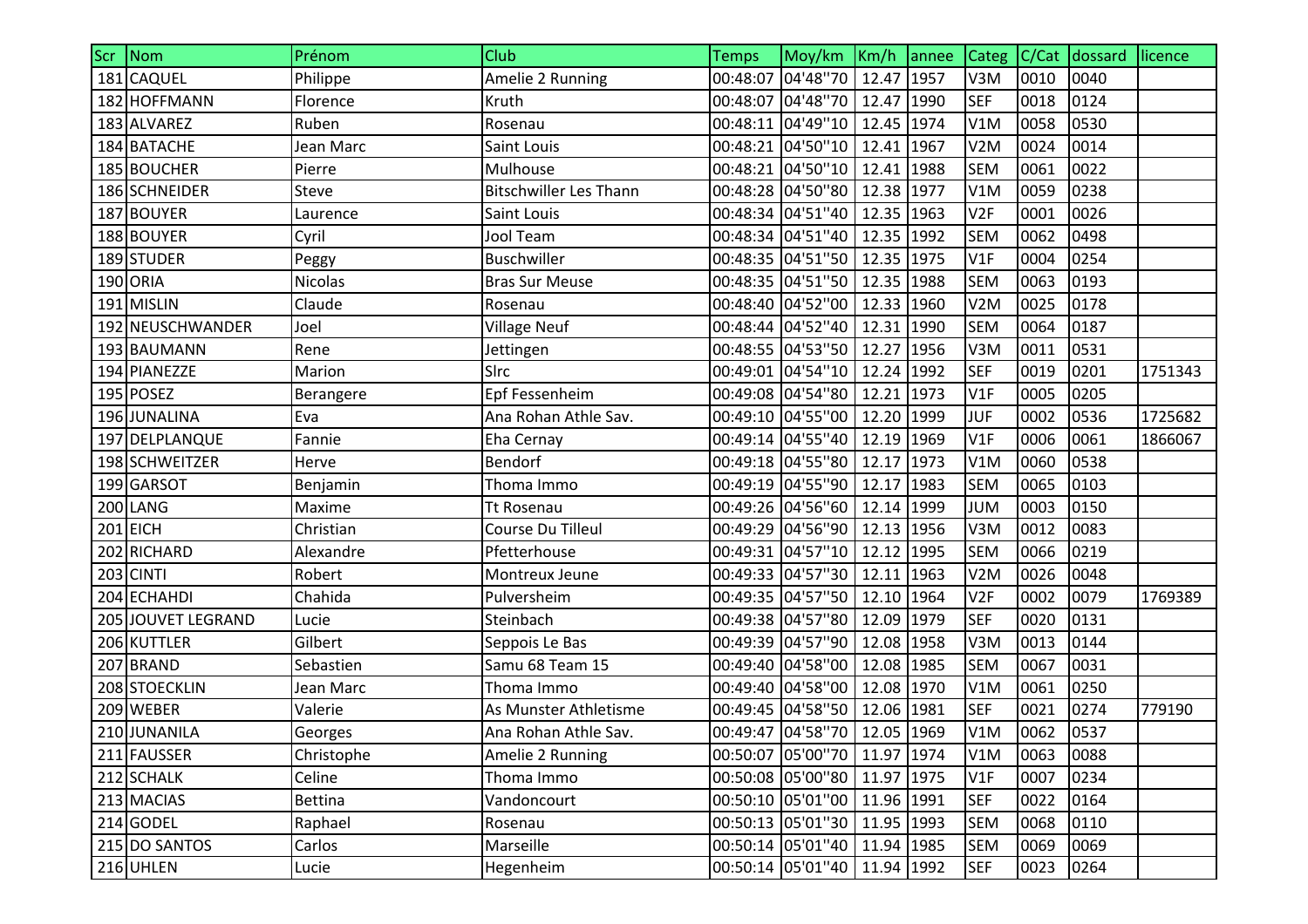| Scr Nom            | Prénom      | Club                       | <b>Temps</b> | Moy/km Km/h annee              |            | $\big $ Categ $\big $ C/Cat |      | dossard licence |                |
|--------------------|-------------|----------------------------|--------------|--------------------------------|------------|-----------------------------|------|-----------------|----------------|
| 217 MENEUSE        | Allure      | Sans dossard               |              | 00:50:15 05'01"50              | 11.94      |                             | 0001 | 8021            |                |
| 218 CAUCHETIEZ     | Dorin       | Courir Dans Le 68          |              | 00:50:18 05'01"80              | 11.93 1980 | <b>SEM</b>                  | 0070 | 0041            |                |
| 219 MULLER         | Celine      | Melfor/Elhimerunning       |              | 00:50:39 05'03"90              | 11.85 1970 | V1F                         | 0008 | 0182            |                |
| 220 WALTER         | Remy        | Eha Aas                    |              | 00:50:47 05'04"70              | 11.81 1958 | V3M                         | 0014 | 0210            |                |
| 221 EECKELEERS     | Gauthier    | Soultzmatt                 |              | 00:51:01 05'06"10              | 11.76 1996 | <b>ESM</b>                  | 0005 | 0081            |                |
| 222 PIERRE         | Elodie      | Rosenau                    |              | 00:51:06 05'06"60              | 11.74 1982 | <b>SEF</b>                  | 0024 | 0202            |                |
| 223 ROBIN          | Emmanuelle  | <b>Blois</b>               |              | 00:51:08 05'06"80              | 11.73 1971 | V1F                         | 0009 | 0472            |                |
| 224 PIRANI         | Thomas      | Mulhouse                   |              | 00:51:12 05'07"20              | 11.72 1976 | V1M                         | 0064 | 0203            |                |
| 225 POLIN          | Fabien      | Riva Del Garda             |              | 00:51:16 05'07"60              | 11.70 1963 | V <sub>2</sub> M            | 0027 | 0204            |                |
| 226 SCHRUOFFENEGER | Aude        | Melfor/Elhimerunning       |              | 00:51:16 05'07"60              | 11.70 1972 | V1F                         | 0010 | 0239            |                |
| 227 FLUHR          | Denis       | Burnhaupt Le Haut          |              | 00:51:54 05'11"40              | 11.56 1969 | V1M                         | 0065 | 0094            |                |
| 228 TRANCHANT      | Jean Marc   | Rosenau                    |              | 00:51:57 05'11"70              | 11.55 1974 | V1M                         | 0066 | 0261            |                |
| 229 STRICH         | Jean Pierre | Eha Us Pulversheim         |              | 00:52:00 05'12"00              | 11.54 1948 | V <sub>4</sub> M            | 0003 | 0252            | 361297         |
| 230 RUETSCH        | Delphine    | S/L Altkirch Athle Sundgau |              | 00:52:00 05'12"00              | 11.54 1978 | V1F                         | 0011 | 0226            | 1894650        |
| 231 EECKELEERS     | Matthieu    | Soultzmatt                 |              | 00:52:22 05'14"20              | 11.46 1989 | <b>SEM</b>                  | 0071 | 0082            |                |
| 232 MACIAS         | Arnaud      | Vandoncourt                |              | 00:52:50 05'17"00 11.36 1977   |            | V1M                         | 0067 | 0163            |                |
| 233 FERREIRA       | Fernanda    | Marseille                  |              | 00:52:53 05'17"30              | 11.35 1986 | <b>SEF</b>                  | 0025 | 0090            |                |
| 234 GOUTTE         | Cyril       | Feldkirch                  |              | 00:52:57 05'17"70              | 11.33 1988 | <b>SEM</b>                  | 0072 | 0113            |                |
| 235 RUETSCH        | Denis       | Thoma Immo                 |              | 00:53:02 05'18"20              | 11.31 1967 | V <sub>2</sub> M            | 0028 | 0227            |                |
| 236 RIGO           | Philippe    | Kembs                      |              | 00:53:03 05'18"30              | 11.31 1961 | V2M                         | 0029 | 0221            |                |
| 237 BONAMINIO      | Paolo       | Issenheim                  |              | 00:53:14 05'19"40              | 11.27 1984 | <b>SEM</b>                  | 0073 | 0021            |                |
| 238 SCHNEBELIN     | Cindy       | Montreux Jeune             |              | 00:53:29 05'20"90 11.22 1986   |            | <b>SEF</b>                  | 0026 | 0237            |                |
| 239 SALOU          | Viviane     | Saint Louis                |              | 00:53:37 05'21"70              | 11.19 1993 | <b>SEF</b>                  | 0027 | 0230            |                |
| 240 PUBLICOL       | Julien      | Saint Louis                |              | 00:53:41 05'22"10              | 11.18 1983 | <b>SEM</b>                  | 0074 | 0208            |                |
| 241 CLEQUIN        | Jean Luc    | Saint Louis                |              | 00:53:46 05'22"60              | 11.16 1966 | V2M                         | 0030 | 0050            |                |
| 242 KAYE LHEUREUX  | Isabelle    | Knoeringue                 |              | 00:53:55 05'23"50              | 11.13 1974 | V1F                         | 0012 | 0134            |                |
| 243 REGITZ         | Erika       | Tv Dentzlingen             |              | 00:53:59 05'23"90              | 11.11 1946 | V <sub>4F</sub>             | 0001 | 0214            | <b>DLV9743</b> |
| 244 LITZLER        | Sylvie      | Schlierbach                |              | 00:54:15 05'25"50              | 11.06 1963 | V <sub>2F</sub>             | 0003 | 0160            |                |
| 245 WENTZINGER     | Laurine     | Ac Huningue                |              | 00:54:23 05'26"30              | 11.03 2000 | <b>JUF</b>                  | 0003 | 0276            | 1976625        |
| 246 WENTZINGER     | Tatiana     | Ac Huningue                |              | 00:54:23 05'26"30 11.03 1974   |            | V1F                         | 0013 | 0277            | 1756577        |
| 247 WILLEMANN      | Rene        | A.A.S Altkirch             |              | 00:54:33 05'27"30 11.00 1953   |            | V3M                         | 0015 | 0279            | 1826293        |
| 248 KLEIDER        | Isabelle    | Kembs                      |              | 00:54:37 05'27"70   10.99 2000 |            | <b>JUF</b>                  | 0004 | 0139            |                |
| 249 CHARPIOT       | Claudine    | Magny                      |              | 00:54:41 05'28"10 10.97 1964   |            | V <sub>2F</sub>             | 0004 | 0043            |                |
| 250 DENAY          | Marie Laure | Melfor/Elhimerunning       |              | 00:54:43 05'28"30              | 10.97 2001 | <b>CAF</b>                  | 0001 | 0062            |                |
| 251 SCHAFFAR       | Martin      | Walbach                    |              | 00:54:45 05'28"50              | 10.96 1989 | <b>SEM</b>                  | 0075 | 0233            |                |
| 252 GUETH          | Margot      | Walbach                    |              | 00:54:45 05'28"50              | 10.96 1993 | <b>SEF</b>                  | 0028 | 0116            |                |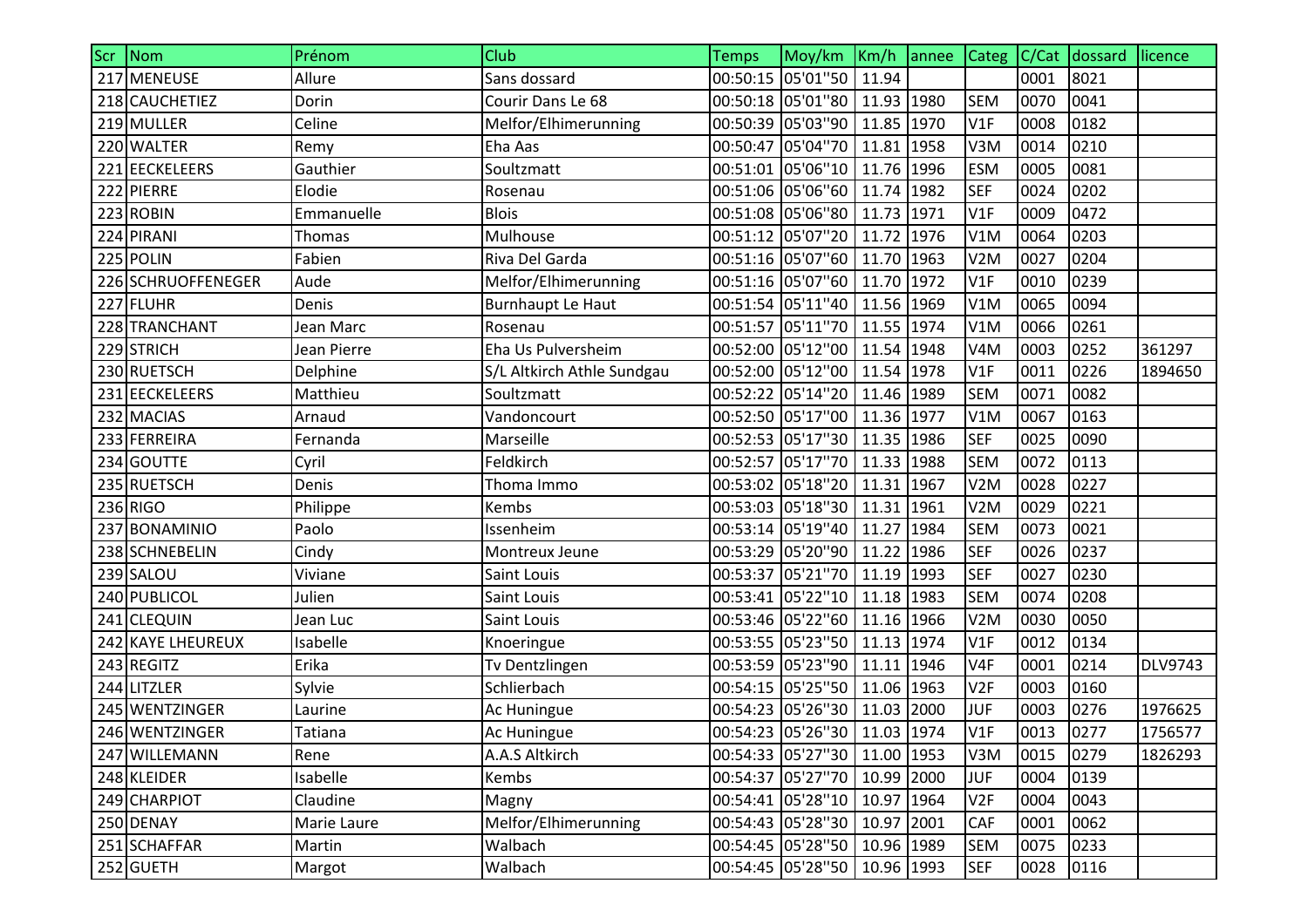| Scr Nom             | Prénom             | Club                          | <b>Temps</b>      | Moy/km Km/h annee                 |            |      | Categ C/Cat      |      | dossard | licence |
|---------------------|--------------------|-------------------------------|-------------------|-----------------------------------|------------|------|------------------|------|---------|---------|
| 253 DUMORTIER       | Alexis             | <b>Village Neuf</b>           |                   | 00:54:55 05'29"50 10.93 1974      |            |      | V1M              | 0068 | 0075    | A81250C |
| 254 GERARD          | Sybille            | <b>Meneur Allure Team Com</b> |                   | 00:54:55 05'29"50                 | 10.93 1974 |      | V1F              | 0014 | 0109    | 1642403 |
| 255 PETER           | Guillaume          | Rosenau                       |                   | 00:55:05 05'30"50                 | 10.89      | 1993 | <b>SEM</b>       | 0076 | 0199    |         |
| 256 BOUDOT          | Marc               | Blotzheim                     |                   | 00:55:17 05'31"70                 | 10.85 1988 |      | <b>SEM</b>       | 0077 | 0513    |         |
| 257 BURGET          | Jean               | Folgensbourg                  |                   | 00:55:18 05'31"80                 | 10.85 1966 |      | V <sub>2</sub> M | 0031 | 0036    |         |
| <b>258 BECK</b>     | Serge              | Riedisheim                    |                   | 00:55:45 05'34"50                 | 10.76 1958 |      | V3M              | 0016 | 0520    |         |
| 259 KIPFER          | Nadia              | Willer Sur Thur               |                   | 00:56:11 05'37"10                 | 10.68 1974 |      | V1F              | 0015 | 0138    |         |
| 260 BOURDENET       | Marie Laure        | Amelie 2 Running              |                   | 00:56:13 05'37"30                 | 10.67 1969 |      | V1F              | 0016 | 0024    |         |
| 261 ARAGO           | Frederic           | Hesingue                      |                   | 00:56:32 05'39"20                 | 10.61 1969 |      | V1M              | 0069 | 0009    |         |
| 262 MILSECK GUTH    | Loredana           | Riedisheim                    |                   | 00:56:36 05'39"60                 | 10.60 1985 |      | <b>SEF</b>       | 0029 | 0526    |         |
| 263 FRITSCHY        | Estelle            | Riedisheim                    |                   | 00:56:37 05'39"70                 | 10.60 1969 |      | V1F              | 0017 | 0099    |         |
| 264 MILSECK         | Jonathan           | Karate Club Rosenau           |                   | 00:56:37 05'39"70                 | 10.60      | 1982 | <b>SEM</b>       | 0078 | 0525    |         |
| 265 KIENY           | Arnaud             | Samu 68 Team 15               |                   | 00:56:39 05'39"90                 | 10.59 1991 |      | <b>SEM</b>       | 0079 | 0136    |         |
| 266 GENEWE          | Sabine             | Avwg                          |                   | 00:56:40 05'40"00                 | 10.59 1965 |      | V <sub>2F</sub>  | 0005 | 0106    |         |
| 267 DEYBER          | Valentin           | Wolschwiller                  |                   | 00:57:33 05'45"30                 | 10.43 1990 |      | <b>SEM</b>       | 0080 | 0065    |         |
| 268 DIESSLIN        | Vanessa            | Wolschwiller                  |                   | 00:57:33 05'45"30                 | 10.43 1990 |      | <b>SEF</b>       | 0030 | 0068    |         |
| 269 KLEIDER         | Laurence           | Kembs Loechle                 |                   | 00:57:49 05'46"90                 | 10.38 1990 |      | <b>SEF</b>       | 0031 | 0140    |         |
| 270 WILLIGSECKER    | Salome             | St Louis                      |                   | 00:57:53 05'47"30                 | 10.37 1993 |      | <b>SEF</b>       | 0032 | 0280    |         |
| 271 KUVAJO CATALANO | Heli Marika        | Rosenau                       |                   | 00:58:02 05'48"20                 | 10.34      | 1966 | V <sub>2F</sub>  | 0006 | 0532    |         |
| 272 KANMACHER       | Elisabeth          | <b>Hagenthal Le Bas</b>       |                   | 00:58:05 05'48"50                 | 10.33 1982 |      | SEF              | 0033 | 0133    |         |
| 273 TRANCHANT       | Clara              | Rosenau                       |                   | 00:58:18 05'49"80                 | 10.29 2000 |      | <b>JUF</b>       | 0005 | 0260    |         |
| 274 CANDELA         | Christiane         | <b>Cs Saint Louis</b>         |                   | 00:58:56 05'53"60                 | 10.18 1950 |      | V3F              | 0001 | 0039    | 979738  |
| 275 GOFFENEY        | Romain             | Rosenau                       |                   | 00:59:02 05'54"20                 | 10.16 1998 |      | <b>ESM</b>       | 0006 | 0112    |         |
| 276 NOLLET          | Laurine            | Dernancourt                   |                   | 00:59:08 05'54"80                 | 10.15      | 1982 | <b>SEF</b>       | 0034 | 0188    |         |
| 277 SIMON           | Christine          | Thoma Immo                    |                   | 00:59:09 05'54"90                 | 10.14 1975 |      | V1F              | 0018 | 0241    |         |
| 278 CLEQUIN         | Yannick            | Rosenau                       |                   | 00:59:09 05'54"90                 | 10.14 1967 |      | V2M              | 0032 | 0051    |         |
| 279 NUSSBAUM        | <b>Rene Michel</b> | Eha                           |                   | 00:59:12 05'55"20                 | 10.14 1945 |      | V <sub>4</sub> M | 0004 | 0190    | 1040925 |
| 280 LEROY           | Catherine          | <b>Avec Vallee Des Lacs</b>   |                   | 00:59:20 05'56"00                 | 10.11 1962 |      | V <sub>2F</sub>  | 0007 | 0155    | 1445840 |
| 281 NAST            | Evelyne            | <b>Meneur Allure Team Com</b> |                   | 00:59:21 05'56"10                 | 10.11 1959 |      | V <sub>2F</sub>  | 0008 | 0186    | 1296843 |
| 282 WEBER           | Jean Pierre        | Asma                          |                   | 00:59:32 05'57''20   10.08   1941 |            |      | V <sub>4</sub> M | 0005 | 0273    | 285590  |
| 283 BRAND           | Sabrina            | Samu 68 Team 15               |                   | 00:59:46 05'58"60                 | 10.04 1975 |      | V1F              | 0019 | 0030    |         |
| 284 NUSSBAUM        | Christophe         | Bitschwiller                  | 01:00:35 06'03"50 |                                   | 9.90       | 1969 | V1M              | 0070 | 0189    |         |
| 285 FORTUNE         | Isabelle           | Colmar                        | 01:01:49 06'10"90 |                                   | 9.71       | 1991 | <b>SEF</b>       | 0035 | 0096    |         |
| 286 CIGLIA          | Damien             | Scat                          | 01:01:50 06'11"00 |                                   | 9.70       | 1988 | <b>SEM</b>       | 0081 | 0047    | A80459C |
| 287 MARTIN          | Frederic           | Dietwiller                    | 01:02:03 06'12"30 |                                   | 9.67       | 1972 | V1M              | 0071 | 0171    |         |
| 288 BELLEMBOIS      | Sabine             | Sundhouse                     | 01:02:54 06'17"40 |                                   | 9.54 1973  |      | V1F              | 0020 | 0017    |         |